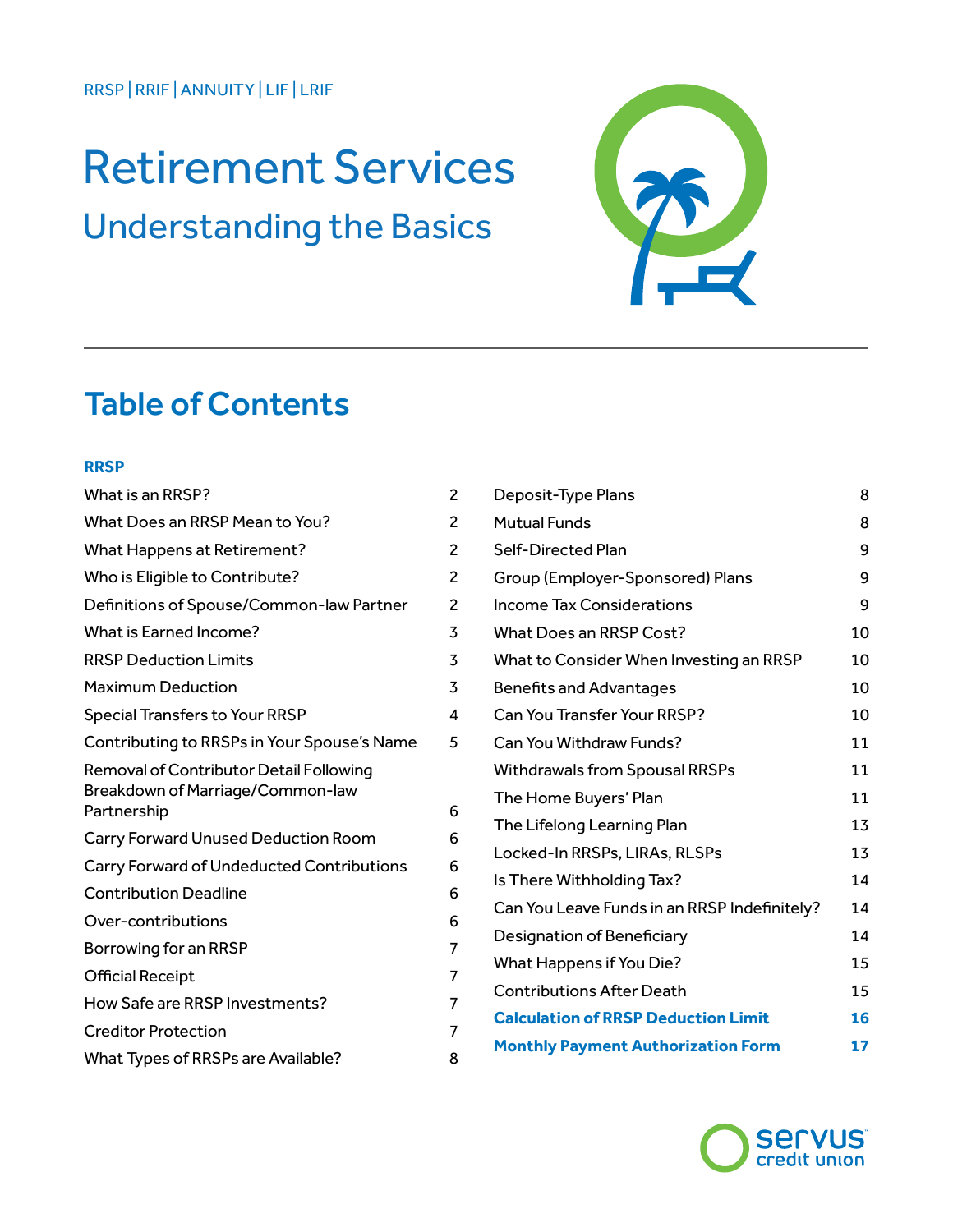# RRSP

### What is an RRSP?

A Registered Retirement Savings Plan (RRSP) is a government approved plan through which you save money for your retirement years. Your contributions, within limits, are tax deductible, and the income earned is tax sheltered. You can have any number of plans.

### What Does an RRSP Mean to You?

An RRSP allows you to invest money when you can most afford it – during your peak earning years – to build up a comfortable tax-sheltered retirement fund.

The following graph shows the amount you could accumulate by annual RRSP contributions of \$1,000 at the beginning of each year, assuming constant interest rates of 1.5%, 2.5% and 4% per year.



#### **Value (thousands of dollars)**

Assumed compound interest rate:

1.5% per year 2.5% per year 4% per year

Not only do you receive a tax deduction for a contribution to an RRSP, but the earnings of your plan are not taxed until you withdraw them. Since 100% of these earnings can be reinvested and compounded, the growth of your RRSP increases rapidly over the years, as the above graph shows.

Your retirement savings will also increase significantly if you make each RRSP contribution as soon as allowed, for example, early in the year.

### What Happens at Retirement?

The first stage of an RRSP is to accumulate retirement savings. The next stage is to provide retirement income. Your accumulated savings may be invested in a variety of ways to provide a retirement income. Only the retirement income payments are taxed each year as you receive them, thus spreading the taxation of your accumulated savings over your retirement years.

### Who is Eligible to Contribute?

Anyone with "earned income" subject to Canadian taxation, including non-residents, may contribute to an RRSP. Even if you have an income below the taxable threshold, you should file a tax return to report your earned income and create RRSP deduction room.

You can make part or all of any contribution to a plan in your own name or to a plan in your spouse's or common-law partner's name. You, as the contributor, are still entitled to the tax deduction. Contributions can be made until the end of the year in which the planholder's 71st birthday occurs. An over-contribution (see page 6) can be carried forward beyond this year and deducted in subsequent years providing you have earned income on which to base the deduction.

### Definitions of Spouse/Commonlaw Partner

Income tax legislation defines the term "spouse" to be a person who is party to a legal marriage.

The term "common-law partner" is defined as two persons, regardless of sex, who cohabit in a conjugal relationship and who have cohabited throughout a minimum 12 month period. This period can be less than 12 months if both partners are the natural or adoptive parents of the same child, or if one common-law partner has a child who is wholly dependent on the other for support and over whom the other has custody.

The term "common-law partner" does not apply once the individuals have been separated for 90 days or more due to a breakdown of the conjugal relationship.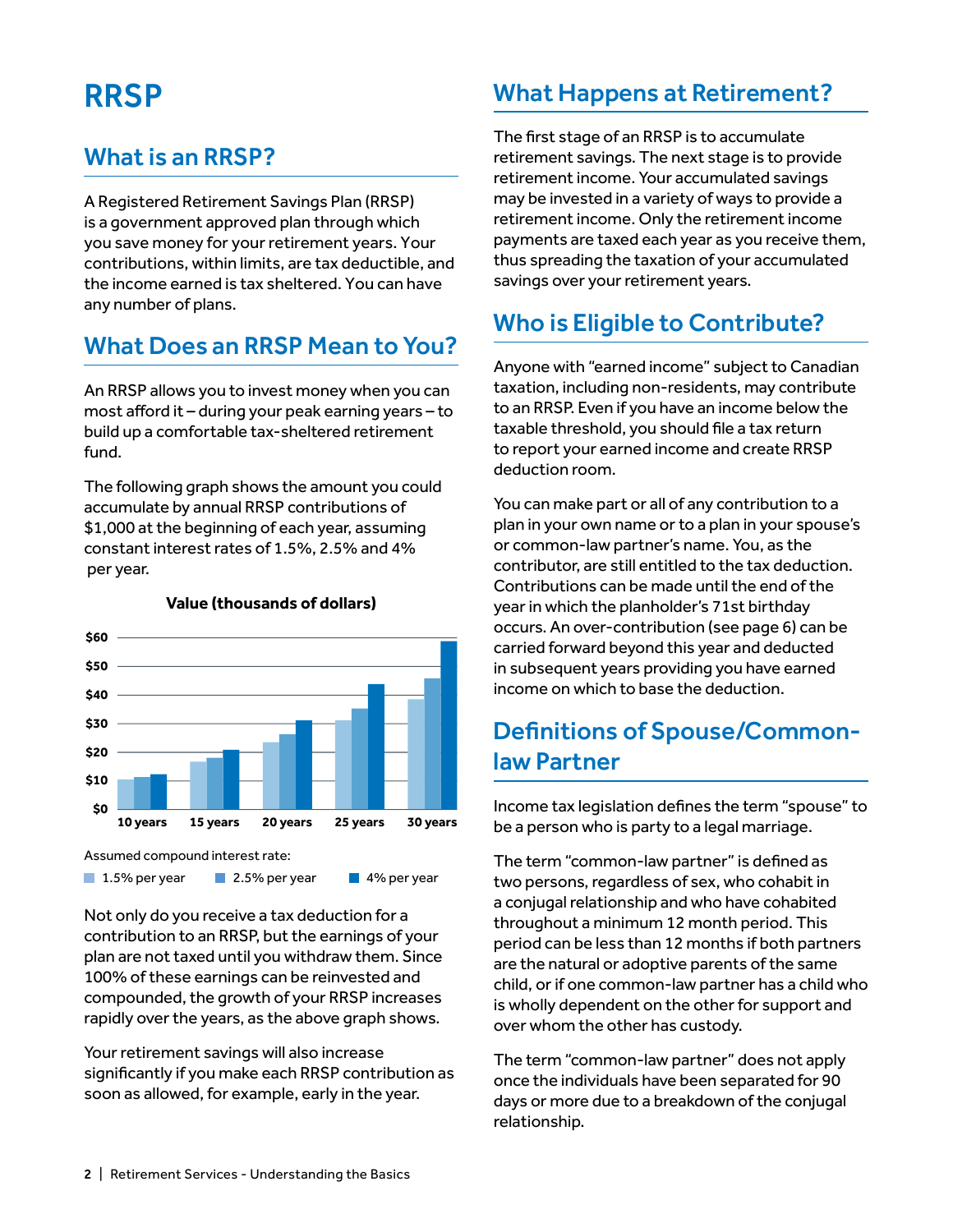### What is Earned Income?

Your RRSP deduction is based on your prior year's earned income. The following qualify as earned income:

- Salary, wages, bonuses and taxable benefits (minus union or professional dues and employment expenses claimed as deductions).
- Taxable wage loss replacement or long-term disability income resulting from employment.
- Canada Pension Plan/Quebec Pension Plan disability benefits.
- Amounts received under the Wage Earner Protection Program Act.
- Net income from self-employment (minus current year business losses).
- Net rental income from real estate (minus current year rental losses).
- Taxable alimony or maintenance payments received.
- Royalties of an author or inventor.
- Net research grants.
- Income that is contributed to an Amateur Athlete Trust.

#### *NOTES:*

- *1. Earned income must be reduced by deductible alimony or maintenance payments.*
- *2. Interest, dividend, capital gains income, and E.I. benefits do not qualify as earned income.*
- *3. Income which is not taxed, such as Workers' Compensation and welfare benefits, cannot be used as earned income.*

*A worksheet is provided on page 16 of this brochure to assist you in calculating your earned income. CRA also provides a form for the calculation of earned income in its Guide T4040 RRSPs and Other Registered Plans for Retirement.*

### RRSP Deduction Limits

Your Notice of Assessment from CRA, received after filing your tax return, will state your RRSP deduction limit for the following year. At certain times of the year, you can also phone the CRA Tax Information Phone Service 1.800.267.6999 (TIPS) to confirm your deduction limit. This information is also available in *My CRA Account*.

The calculation of the amount will depend on whether you are a member of a pension plan, and if you are, the type of pension plan.

*NOTE: The amount of RRSP contributions you can deduct from your income may be less than the amount you can contribute (see page 6). Employer contributions made to an RRSP on your behalf form part of your RRSP contribution.*

*The worksheet on page 16 of this brochure will help you to calculate your RRSP deduction limit.*

### Maximum Deduction

The maximum RRSP contribution you may deduct for the current year is:

> Unused RRSP deduction room at the end of previous year

> > **+**

18% of your earned income for the prior year, up to the maximum amount for the current year

Your "Pension Adjustment" (PA)\* for the prior year

**-**

"Net Past Service Pension Adjustment" (PSPA)\*\*

**+**

Your "Pension Adjustment Reversal"(PAR) for the current year\*\*\*

**=**

Maximum RRSP Contribution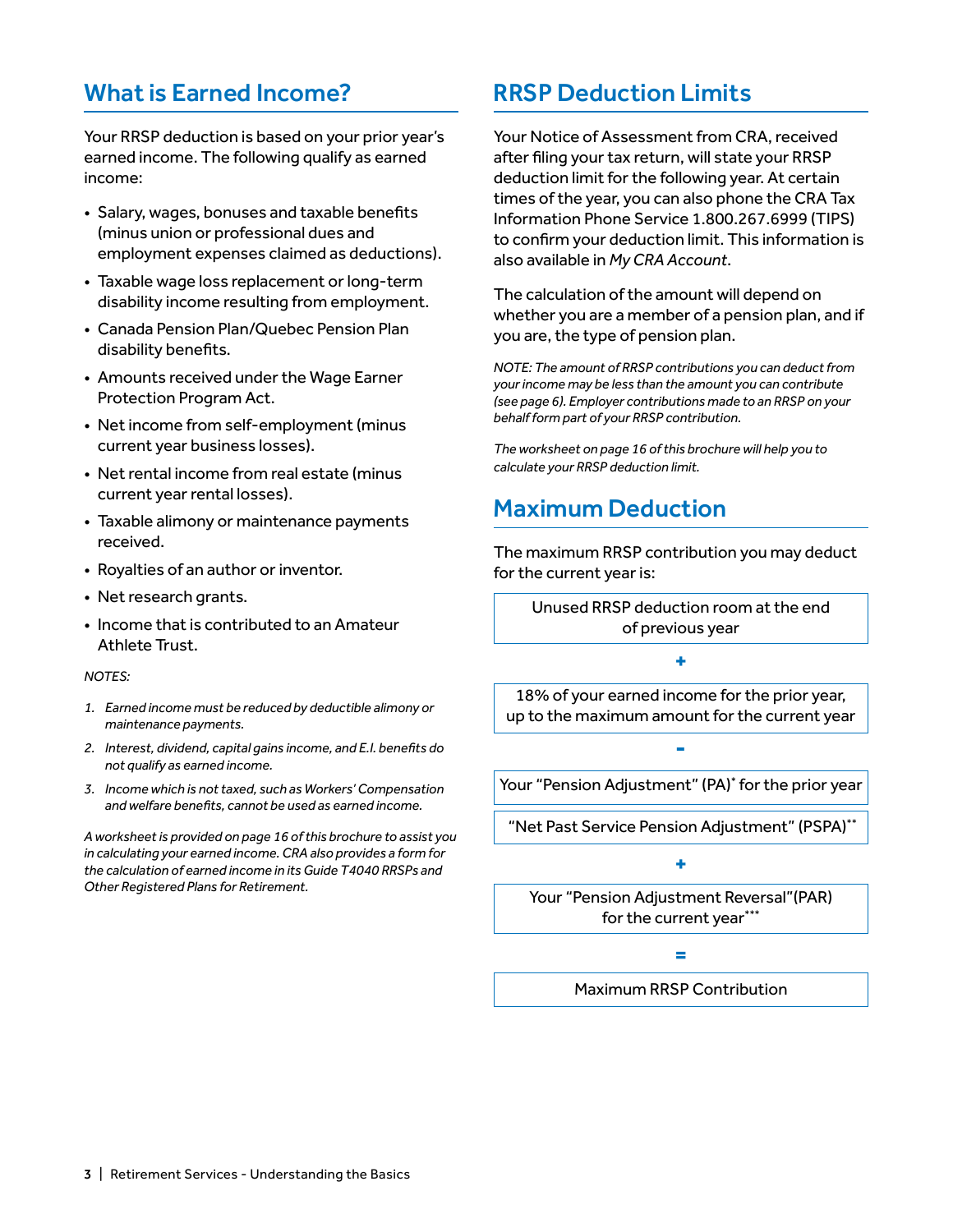#### **The current amounts are:**

| Tax<br>year | <b>Maximum</b><br><b>Deduction</b> | <b>Earned</b><br><b>Income (in</b><br>prior year)<br><b>for Maximum</b><br><b>Deduction</b> |
|-------------|------------------------------------|---------------------------------------------------------------------------------------------|
| 2013        | \$23,820                           | \$132,333                                                                                   |
| 2014        | \$24,270                           | \$134,833                                                                                   |
| 2015        | \$24,930                           | \$138,500                                                                                   |
| 2016        | \$25,370                           | \$140,944                                                                                   |
| 2017        | \$26,010                           | \$144,500                                                                                   |
| 2018        | \$26,230                           | \$145,722                                                                                   |

After 2018, this amount will be indexed by the average increase in industrial wages as published by Statistics Canada.

The greater the future benefits provided by your pension plan, the less you will be able to deduct as RRSP contributions. This addresses the main objective of the Retirement Savings legislation – to create equality in the tax-sheltered retirement benefits available to all taxpayers, regardless of their type of pension plan, or whether they are self-employed, or employed but have no pension plan.

*\* Your PA for the prior year should be on your T4 slip (Box 52) or T4A (Box 034). It reflects the value of benefits accrued from membership in a registered pension plan (RPP) or deferred profit sharing plan (DPSP). If you were not a member of a RPP or DPSP, your PA is zero.* 

*\*\* Exempt PSPA, or an upgrade to a pension plan, affects RRSP deduction limits for the following year. Certified PSPA, or a pension buyback for an individual, affects the year in which it is certified by the CRA.*

*\*\*\* A Pension Adjustment Reversal (PAR) may arise if the amount received from an RPP/DPSP on termination is less than total PAs and PSPAs previously reported. This information is in Box 2 of your T10 slip.*

### Special Transfers to Your RRSP

In addition to your RRSP deduction limit, there are a number of special deposits you can make to your RRSPs.

#### **Lump Sum Transfers**

You can transfer lump sums directly from a Registered Pension Plan or a Deferred Profit Sharing Plan (DPSP) to your RRSP.

You can transfer amounts directly from another of your RRSP plans (see page 10) or from your Registered Retirement Income Fund (RRIF) to your RRSP. A RRIF is a plan registered with the CRA designed to provide retirement income payments to you, subject to an annual minimum.

#### **RRIF Payments in Excess of Minimum**

Until the end of the calendar year in which you turn 71, you can transfer directly to an RRSP in your own name up to 100% of any payment from your RRIF in excess of the mandatory minimum payment amount for the year. CRA form T2030 can be used for this purpose. The RRIF carrier must provide a T4RIF to report the amount transferred from your RRIF and the RRSP issuer must provide an official receipt for the amount transferred to your RRSP.

#### **Retiring Allowances**

A retiring allowance is a lump sum or sums paid to you by your employer, at or after your termination, in recognition of your loss of employment. Accumulated paid sick leave credits qualify under this definition, but holiday pay, death benefits and pension benefits do not. The eligible portion of a retiring allowance can be transferred directly by the employer to your RRSP (no income tax deducted). Alternatively, the retiring allowance can be paid to you, and you can subsequently contribute all or a portion to your RRSP in the year you receive the lump sum or within 60 days thereafter.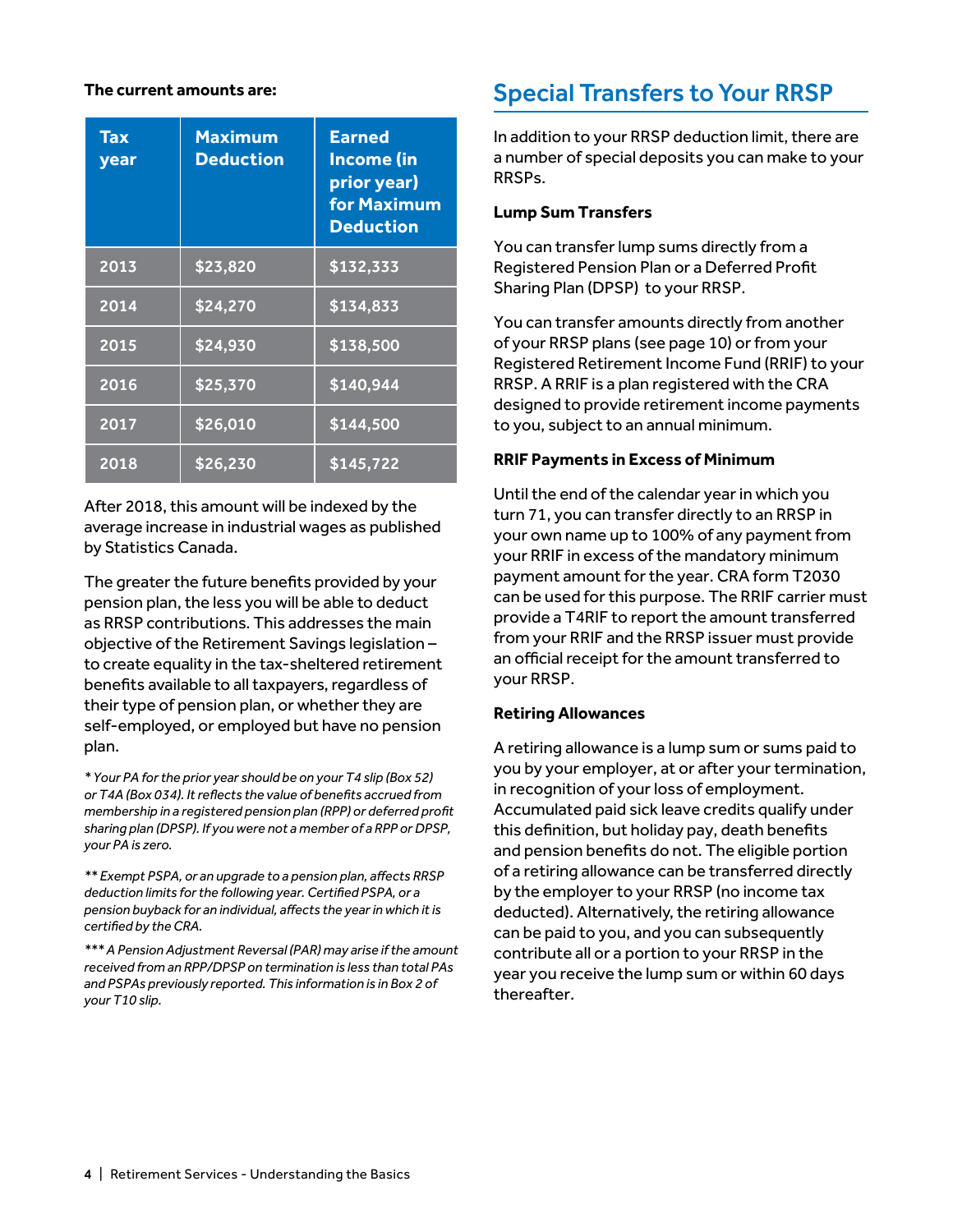The maximum eligible portion of a retiring allowance is:

> \$2,000 for each full or partial calendar year of service with your current employer prior to 1996

> > **+**

An additional \$1,500 for each full or partial calendar year of service prior to 1989 with your current employer in which you were not a member of a pension plan or DPSP, or years for which your employer's contributions to such plans have not vested

The transfer of a retiring allowance to an RRSP (within the above limit) does not affect your RRSP contribution room for that year. Amounts over the limit can be contributed/transferred to your RRSP or your spouse's RRSP; however, RRSP contribution room must be available.

#### **RESP Accumulated Income**

Under certain circumstances, RESP income can be transferred to an RRSP. The RESP subscriber must have sufficient RRSP contribution room and be a Canadian resident. Up to \$50,000 of accumulated income from an RESP can be transferred to an RRSP in the name of the subscriber or to a spousal RRSP in the name of the subscriber's spouse.

Any of the following conditions must also be met:

- the RESP must have been in existence for at least 10 years and all individuals who are or were beneficiaries under the RESP have attained the age of 21 years and are not pursuing postsecondary education\* , or
- the payment must be made in the 35th year following the year the RESP was entered into, or
- each individual who was a beneficiary under the RESP must be deceased when the payment is made.

Only amounts transferred within the subscriber's RRSP deduction limit and deducted in that year will avoid taxation.

\* *The "10 year" and "age 21" rules may be waived by the CRA.*

### Contributing to RRSPs in Your Spouse's Name

Part or all of your RRSP deduction limit (see page 3) can be contributed to RRSPs for your spouse.

Any amounts you contribute to RRSPs for your spouse are subject to an attribution period (see page 11).

If one spouse will be in a higher tax bracket in retirement, as much of the RRSP funds as possible should be accumulated in the name of the spouse who will be in the lower bracket. The income eventually created from the funds will then be taxed at that spouse's lower tax rate.

To set up a spousal RRSP, your spouse applies for a plan in his or her name, even though your spouse may not have any earned income. Although you make the contributions to the plan, the assets of the plan belong to your spouse.

Even if you are over 71, you can contribute to an RRSP for your spouse until the end of the calendar year in which your spouse turns 71.

If your spouse also wishes to contribute to an RRSP based on his or her own income, a plan separate from the spousal plan is strongly recommended.

One final note – having RRSP funds in both spouses' names will ensure that both of you can qualify for the pension income credit by age 65.

*NOTES:* 

- *• The term spouse can also be read as common-law partner (see definition on page 2).*
- *• Reference to spousal plan includes common-law partner plan.*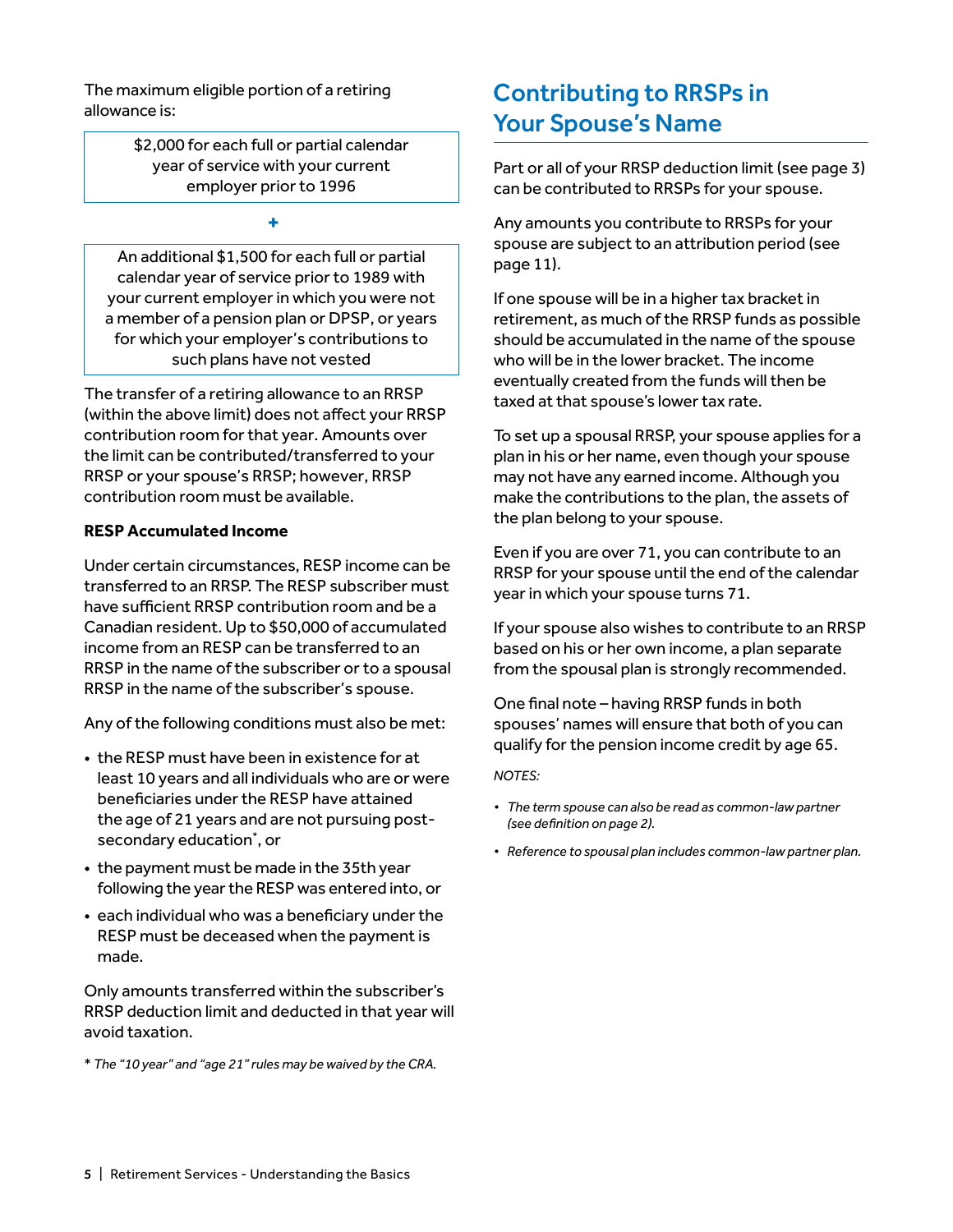### Removal of Contributor Detail Following Breakdown of a Marriage/Common-law Partnership

CRA will permit the removal of the contributor detail following a relationship breakdown. You must request the removal of the contributor's name on your RRSP contract. In addition, you are required to provide written confirmation that:

- You are no longer living with the contributor due to relationship breakdown;
- There were no spousal contributions made to any spousal RRSP in the calendar year you are making the request, nor in the two immediately preceding calendar years; and
- You have not withdrawn funds from the particular RRSP in the current calendar year.

### Carry Forward Unused Deduction Room

If you don't claim your maximum RRSP deduction, you can carry forward the unused deduction room indefinitely. This applies whether or not you actually make a contribution.

Your Notice of Assessment from CRA records any cumulative deduction room in determining your maximum RRSP deduction for the current year.

If you don't have the cash to contribute now, you can make larger catch-up contributions in future years when you have the cash available. But remember, you maximize your retirement savings by making each RRSP contribution as early as possible.

### Carry Forward of Undeducted **Contributions**

If you have the cash to contribute now, but expect your income to be taxed at a higher rate in the future, you can contribute now and claim the deduction in a future year or years.

This strategy is not penalized as an overcontribution as long as your contributions are within your deduction room. And it has the advantage of tax-sheltering the earnings on your contribution.

The official tax receipt should be filed with your tax return in the year of contribution, even if not deducted, and the amount is to be reported on Schedule 7 of your tax return.

### Contribution Deadline

You may contribute at any time during the year. Contributions made during the first 60 days of any year may be deducted for the current or the immediately preceding taxation year.

If the last day of the 60-day period falls on a Saturday or Sunday, the deadline will be extended to the following Monday.

If you are contributing by mail, your application and/or deposit must be received by the plan issuer on or before the contribution deadline.

### Over-contributions

Over-contributions are contributions that exceed your deduction room. An over-contribution of up to \$2,000 is permitted by an individual who was 18 years of age or over in the prior year, and can be carried forward indefinitely.

If you make contributions which increase your over-contribution above \$2,000, you will pay a 1% penalty tax per month on the amount in excess of \$2,000.

Non-voluntary (normally employer) contributions to group RRSPs based on current earnings are not taken into account until after the end of the year in which they are made.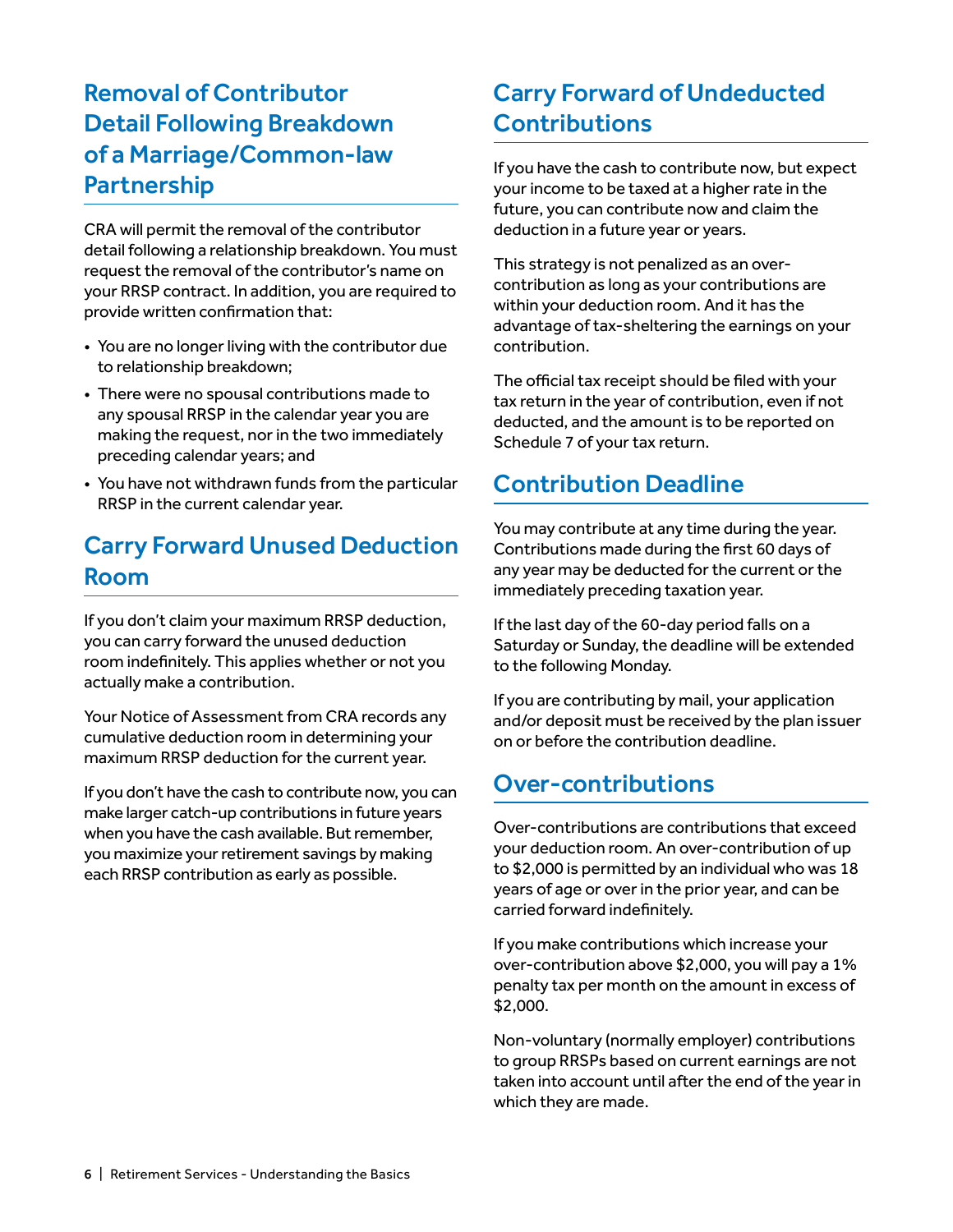At that time, your deduction room for the current year will reduce the excess.

Any excess contribution you cannot deduct may be refunded without additional taxation. You must receive a refund subject to the above penalty in the year you over-contributed, in the year the Notice of Assessment for that year is issued, or in the following year. However, if CRA can prove that at the time you made the contribution you had no reasonable prospect of being able to deduct it for that year or for the prior year, and that you made part or all of the contribution with the intent of withdrawing it tax-free, they can deem the refund of the over-contribution to be taxable to you. Therefore, you should not intentionally make an over-contribution unless you are sure you will be able to use it as your RRSP deduction in one or more future years, based on earned income.

You can carry forward an over-contribution beyond the year in which you turn 71. You can deduct part or all of it in any subsequent year within your deduction limit.

#### Borrowing for an RRSP

You can borrow funds to make a contribution to an RRSP; however, you cannot deduct the interest on money you borrow. You should not use an RRSP as security for a loan. If you do, there are tax consequences.

### Official Receipt

After your RRSP contribution has been processed by the RRSP issuer, you will receive an official receipt. This must be reported with your tax return for that year even if you choose not to deduct it until a later year. Financial institutions are required to report all RRSP contributions to CRA. If you do not report the contribution on your tax return for that year, the CRA will contact you.

### How Safe are RRSP Investments?

Before you invest in any RRSP, you should discuss your risk tolerance with a credit union investment advisor. For example, most GICs are protected by deposit insurance while there is no insurance on mutual funds.

#### Creditor Protection

In addition to RRSPs issued by insurance companies, RRSPs held with other financial institutions may be protected from creditors:

#### **FEDERAL LEGISL ATION**

The Bankruptcy and Insolvency Act protects bankrupt individuals' RRSPs and RRIFs from creditors. To prevent abuse, RRSP contributions made in the 12-month period prior to bankruptcy will not be protected.

It is important to note that this legislation will not prevent creditors in some provinces from claiming against RRSP and RRIF funds in cases where the annuitant has not filed for bankruptcy.

#### **PENSION LEGISL ATION**

In most cases, the funds cannot be attached by a third party demand. There are exceptions, however, and certain types of third party demands may be honoured. For example, a garnishing order issued under matrimonial property legislation may be effective against locked-in funds.

#### **PROVINCIAL LEGISLATION**

The **Alberta** *Civil Enforcement Act* provides protection of RRSP funds, held by annuitants residing in Alberta, from any enforcement process with the exception of an enforcement under the *Maintenance Enforcement Act*. Funds are not protected from an enforcement in process prior to November 1, 2010.

*"Provincial Legislation" continued on next page.*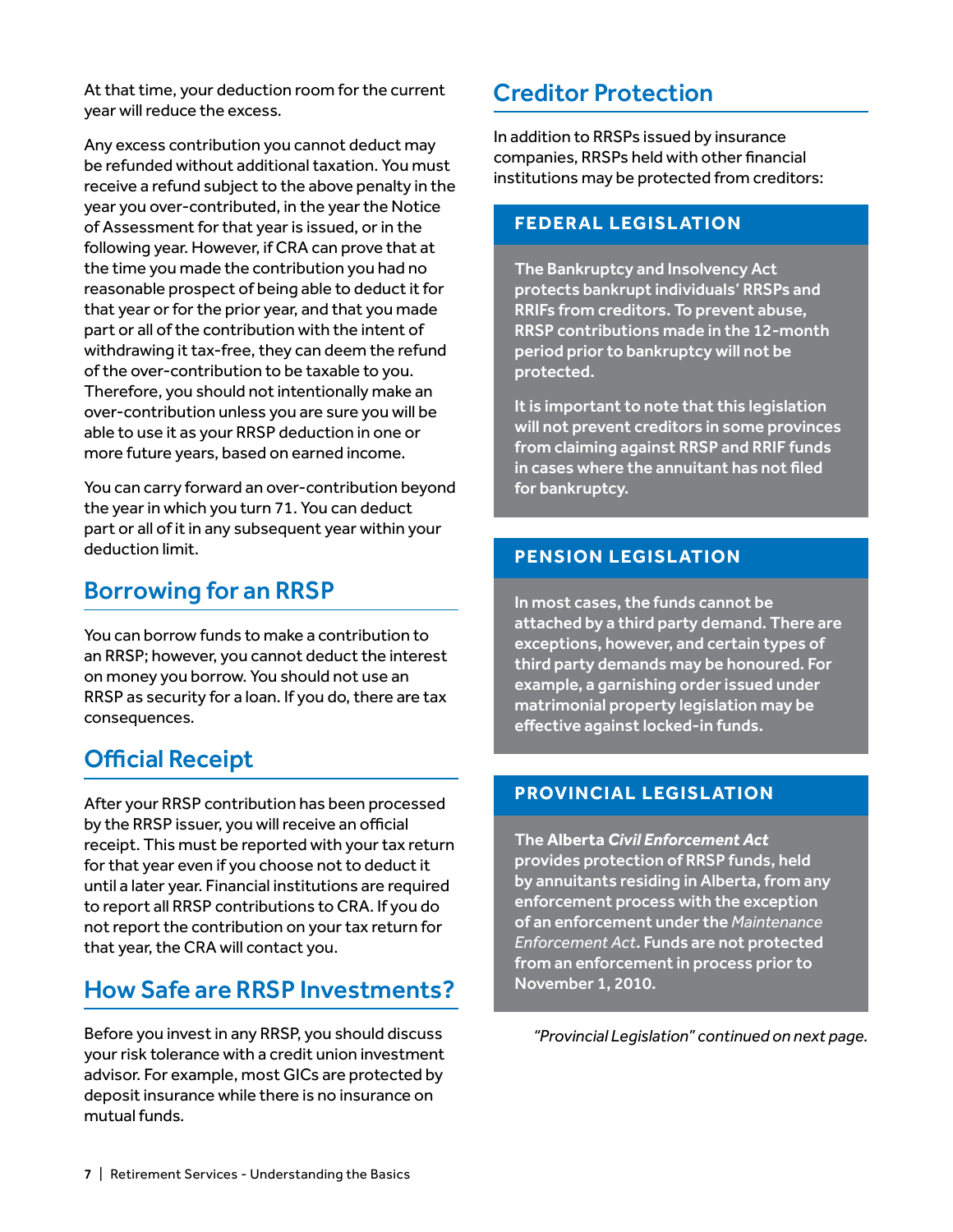#### **PROVINCIAL LEGISLATION (CONTINUED)**

The **British Columbia** *Court Order Enforcement Act* provides protection of RRSP funds, held by annuitants residing in British Columbia, from creditors with the exception of an enforcement under the *Family Maintenance Enforcement Act*. Funds are not protected from an enforcement process commenced prior to November 1, 2008.

The **Manitoba** *Registered Retirement Savings Protection Act* provides protection of RRSP funds, held by annuitants residing in Manitoba, from creditors with the exception of enforcement under The *Family Property Act* or The *Family Maintenance Act*. Funds are not protected from an enforcement in process prior to November 1, 2007.

The **Newfoundland and Labrador** *Judgment Enforcement Act* provides protection of RRSP funds, held by annuitants residing in Newfoundland and Labrador, from creditors with the exception of enforcement under the *Support Orders Enforcement Act*, 2006. Funds are not protected from an enforcement in process prior to April 5, 2007.

The **Prince Edward Island** *Designation of Beneficiaries Under Benefit Plans Act* provides protection of RRSP funds from execution or seizure, held by annuitants residing in Prince Edward Island, where a designation in favour of a spouse, child, grandchild or parent of an annuitant is in effect.

The **Saskatchewan** *Registered Plan (Retirement Income) Exemption Act* provides protection of RRSP funds from creditors with the exception of enforcement under the *Enforcement of Maintenance Orders Act*, 1997. If the Court determines the jurisdiction of the RRSP annuitant to be Saskatchewan, the RRSP will be protected from creditors.

### What Types of RRSPs are Available?

There are three basic types of individual plans available: Deposit Type Plans, Mutual Funds, and Self-Directed Plans. The following is a short description of each plan – but remember that plan features will vary among issuers.

#### Deposit-Type Plans

Deposit-type RRSPs are the most common plans. They offer familiar savings options including savings accounts, term deposits or guaranteed investment certificates.

The rate of interest may be variable, fixed or index-linked. Key choices include the term of the deposit (ranging from daily to multi-year); and frequency of interest calculations and payments to the RRSP (daily, monthly, annually, or end of term). Key considerations include the issuer's policy regarding early withdrawals (your investment may be non-redeemable for the term) and deposit insurance coverage.

#### Mutual Funds

There are many types of mutual funds available. Common types are money market funds, income funds, equity funds and balanced funds.

- Money market funds invest in short-term securities such as treasury bills, and government and corporate notes.
- Income funds can hold short-term securities, but predominantly invest in longer term bonds, mortgages and other stocks that generate income (i.e. dividend-paying stocks).
- An RRSP-eligible equity fund invests primarily in stocks.
- Balanced funds hold all three types of investments.

Mutual funds are divided into units. Unit values are updated frequently based on the market value of the investments.

When mutual funds are held in an RRSP, income or capital gains distributions are commonly used to purchase additional units.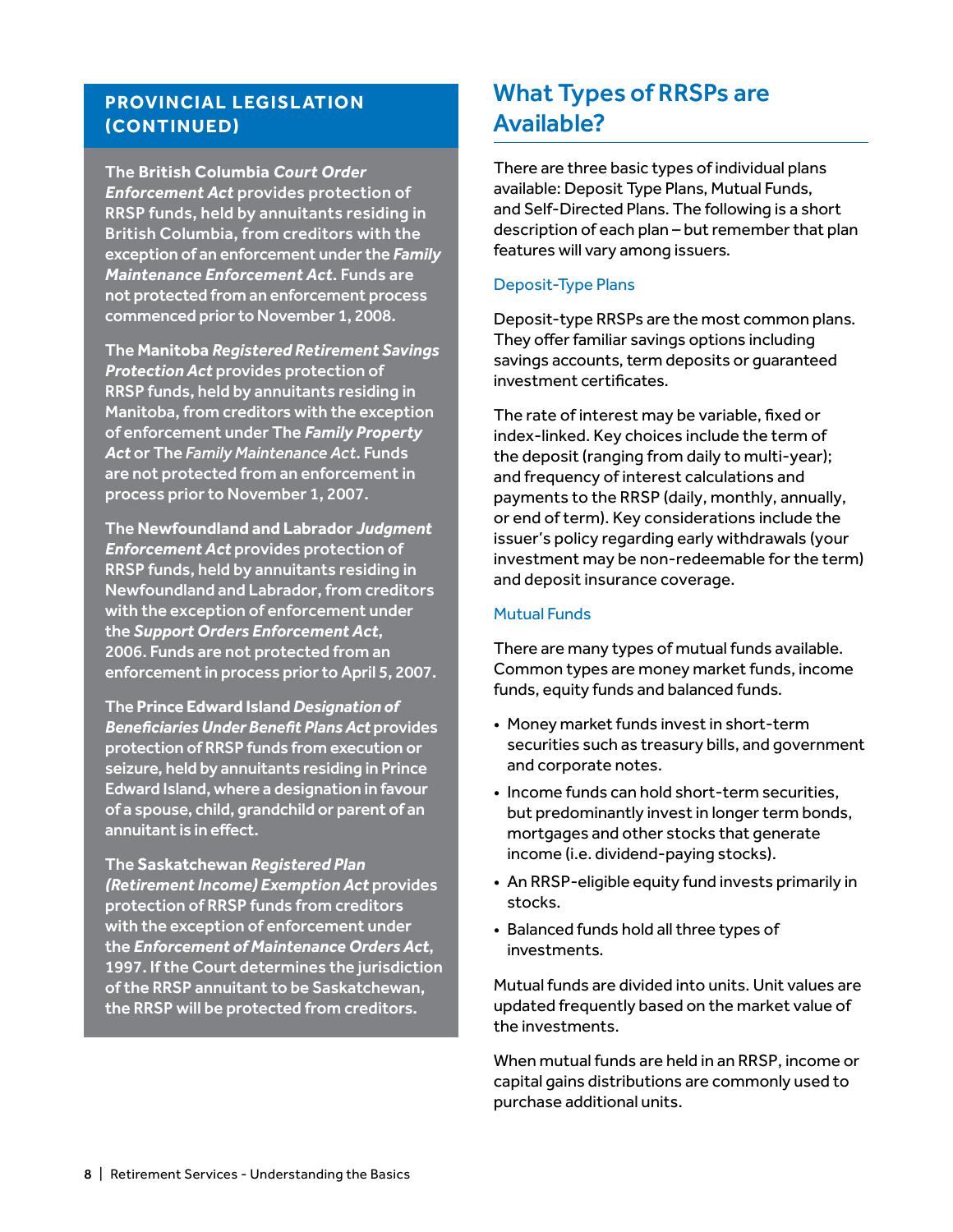Since mutual fund investments do and will fluctuate in value, they don't provide a guaranteed rate of return. Mutual funds are not covered by deposit insurance. Sales fees, called front-end or back-end loads, can be charged on the acquisition or redemption of units. In addition, all mutual funds pay management fees.

#### Self-Directed Plan

With this kind of plan, you can make all your own investment decisions within a wide range of qualified investments. A trustee does all the administration work for you. A self-directed plan may be uneconomical for those with limited RRSP funds, because of the normal administration and transaction fees.

Self-directed plans are suitable for those with considerable investment experience and ample time to manage the funds, or for those who want all their RRSP investments within one plan.

It is permissible to hold within your self-directed RRSP a mortgage on any property you own (nonarm's length mortgage) that is eligible for mortgage insurance. Plans involving mortgages usually incur substantially higher fees. This will result in additional mortgage insurance, legal and possible appraisal fees. Generally, you should only do this with more than \$25,000 of RRSP funds and should plan for the mortgage to exist for more than three years.

More than one self-directed RRSP can invest in the same mortgage. Only in certain pension jurisdictions can Locked-in RRSPs, LIRAs and RLSPs (see page 13) be invested in a non-arm's length mortgage.

#### Group (Employer-Sponsored) Plans

Group RRSPs have become popular in recent years as more and more employers make them available to their employees. They can have the same investment options as the other types of plans. An individual account is maintained within the group RRSP for each participating employee.

A group RRSP can also allow an employee to contribute to an account in their spouse's name.

Contributions to a group RRSP by an employer form part of the employee's deduction limit. They are also taxable income to the employee, offset by receiving an RRSP contribution receipt. You may not be able to withdraw the employer's contributions and/or your own contributions, and the income thereon, as long as you remain in that employment. Additional restrictions (such as requiring that the employer's portion be used to provide a pension at retirement) are not allowed.

Contributions to group RRSPs by employers and employees are usually voluntary. The employee gains non-forfeitable rights over any employer contribution as soon as that contribution is made. If employees contribute through payroll deduction, the income tax deducted from their pay cheque is reduced at the same time, recognizing the reduction in their taxable income.

When the employment terminates, any restrictions imposed by the employer on the withdrawal or transfer of funds from the group RRSP cease.

### Income Tax Considerations

Capital gains or dividends earned in an RRSP increase its value. All of the funds eventually coming out of an RRSP must be declared as income for tax purposes.

Therefore, you will eventually pay tax on 100% of any capital gains and a full rate of tax on any dividends realized within an RRSP. Compare this to investments held outside an RRSP. Only one half of capital gains would be taxed, and you would pay a reduced amount of tax on the dividends by being able to claim the dividend tax credit.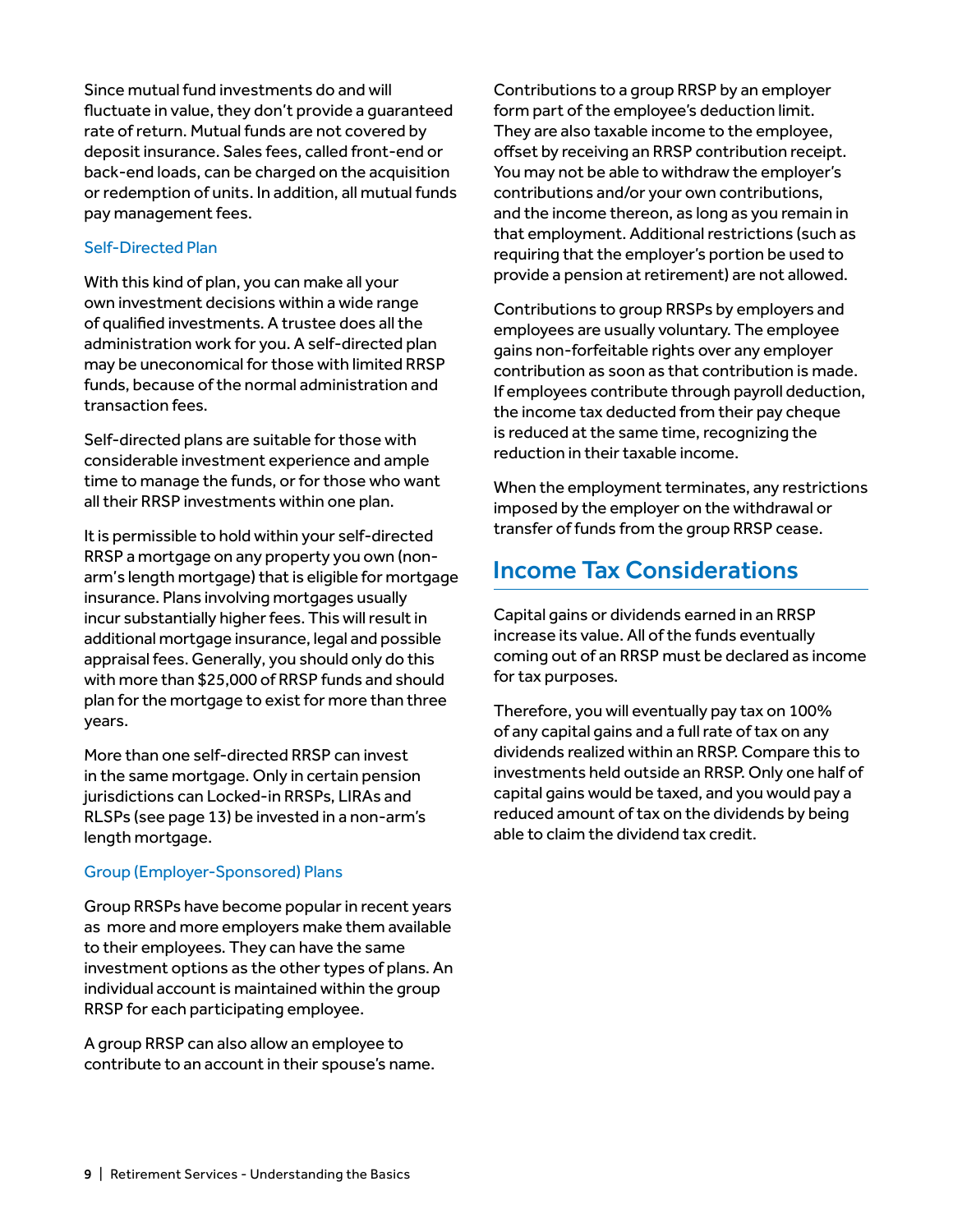

### What Does an RRSP Cost?

Always be sure to ask about fees before deciding which RRSP is best for you. Not all issuers charge fees, but many do. Here are a few of the most common charges:

#### **Front-End Load**

Many issuers sell RRSP-eligible products such as mutual funds through commissioned salespeople. The sales costs are often deducted from your contribution. Only the net amount is actually invested for you.

#### **Back-End Load**

Instead of a front-end load, many mutual funds offer the option of a deferred sales fee which you have to pay if you close out the plan within a certain number of years. This can be a percentage of the original contributions or the value at redemption. The percentage usually decreases for each year you stay invested in the same group of funds, and reaches nil within a maximum of 10 years.

#### **Management Expense**

This is an annual fee paid by the mutual fund to cover administrative costs including trustee fees, investment advisor fees and the cost of government reporting.

Over a number of years, this can represent a significant reduction in the net yield from your plan.

#### **Other Fees**

Many issuers charge a flat fee on RRSP withdrawals or if you transfer an RRSP to another issuer.

### What to Consider When Investing an RRSP

Look for the investment that has the best potential return for the risk you are prepared to take.

If there are fees involved, take them into account in comparing the anticipated annual growth. Remember, a front-end load reduces the amount invested.

If for any reason you prefer a short term investment, make sure that your plan can be terminated quickly and at little or no cost.

To compare the earnings on guaranteed type RRSPs, don't look just at interest rates. Ask for the net annual yield.

The more you know about your options before you invest, the better.

### Benefits and Advantages

Under section 207.01 of the Income Tax Act, you, or anyone related to you, cannot receive a benefit or advantage that is conditional on the existence of the RRSP. Where you have received such benefits from someone other than the RRSP issuer, you are responsible for reporting that transaction to the CRA and for payment of a penalty tax equal to 100% of that benefit.

### Can You Transfer Your RRSP?

The Income Tax Act allows you to transfer your RRSP tax-free between issuers at any time. However, if your RRSP investments are nonredeemable, the issuer may not permit a transfer until the term expires. The transfer must be made directly from one issuer to another.

#### **Transfers Following Relationship Breakdown**

If RRSPs are included in property to be divided between spouses (as defined on page 2) on breakdown of the relationship, all or part of an RRSP may be transferred between them without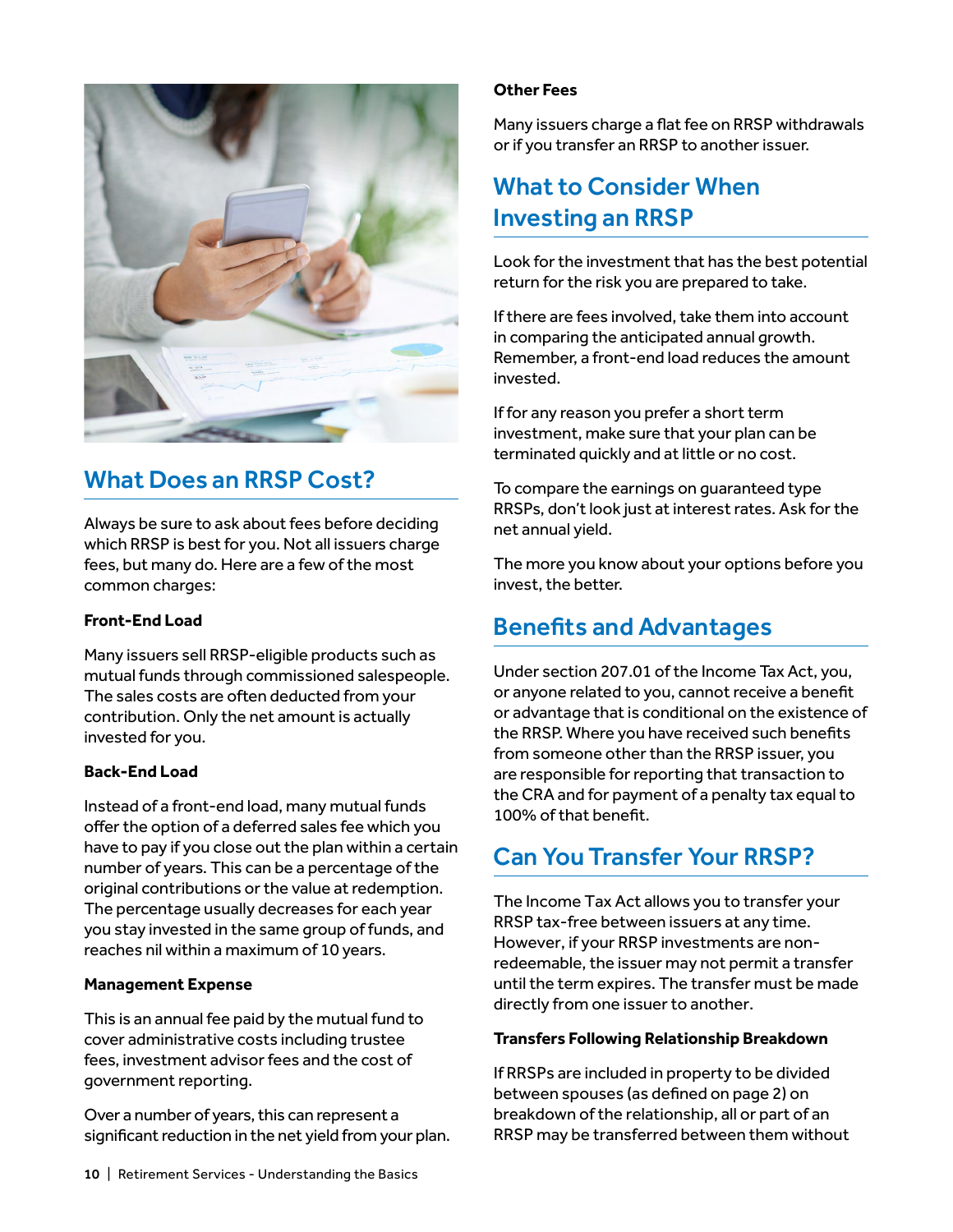income tax consequences. The transfer must be made pursuant to a decree, order or judgment of a court or a written separation agreement, and CRA form T2220 must be completed to document the transfer. Transfers will be reported on a T4RSP issued in the name of the annuitant transferring the funds. This is for reporting purposes by the financial institution to the CRA and the annuitant is not required to file the T4RSP with his/her tax return.

### Can You Withdraw Funds?

Funds in most RRSPs can be withdrawn, in whole or in part, depending on the original conditions at the time the investment was established. The money you withdraw is taxable and will be reported on a T4RSP by the issuer of your plan.

### Withdrawals from Spousal RRSPs

There are special rules for withdrawals from spousal plans. If you have contributed or contribute to any spousal plans in the year of a withdrawal, or in either of the two preceding years, the lesser of the funds withdrawn or the amount you contributed during this period will be taxable in your name, as the contributor. This is commonly referred to as the three-year attribution rule.

Contributions within these three years are deemed to be the first funds withdrawn, regardless of whether the funds withdrawn were actually contributed prior to the attribution period. If the amount withdrawn is more than the amount contributed within the three-year attribution period, the excess is declared by your spouse, as the annuitant.

To ensure a withdrawal is taxable to the annuitant and not the contributor, you should wait until the third taxation year after the last contribution to any spousal plan.

CRA Form T2205 is used to determine whether amounts are taxable to the annuitant or the spouse.

The attribution period terminates on the death or non-residency in Canada of either party, or upon the legal separation of the spouses. It also terminates if the RRSP funds are transferred to purchase an Annuity.

If the RRSP funds are transferred to a Registered Retirement Income Fund (RRIF) and more than the mandatory minimum payment amount is taken from the RRIF in any of the three years, the amount in excess of the mandatory minimum payment, to a maximum of the contributions within the three years, would be taxed in the hands of the contributor.

### The Home Buyers' Plan

Each eligible RRSP annuitant can withdraw, without immediate taxation, up to \$25,000 to be used as part of a down payment for a qualifying residence. Income tax will not be paid on any portion of the withdrawal as long as the funds are repaid to an RRSP before or during the 15 year repayment period explained on page 12. The repayments will not be tax deductible.

#### **For First-Time Home Buyers**

The Home Buyers' Plan can only be used by firsttime home buyers. An individual qualifies as a firsttime buyer if, at the time of the withdrawal(s) under the Plan and in the four previous calendar years, neither the individual nor the individual's spouse/ common-law partner (CLP) owned a home and lived in it as a principal place of residence.

An individual may participate in the Plan more than once if all previous withdrawals were repaid prior to the current year and they otherwise qualify under the above definition of a first-time buyer.

The first-time home buyer restriction is waived for disabled individuals or for a relative supporting a disabled individual. The disabled individual must qualify for the disability tax credit. The purpose of the Plan withdrawal must be to acquire a home that is more accessible to, or better suited for the care of, the disabled person.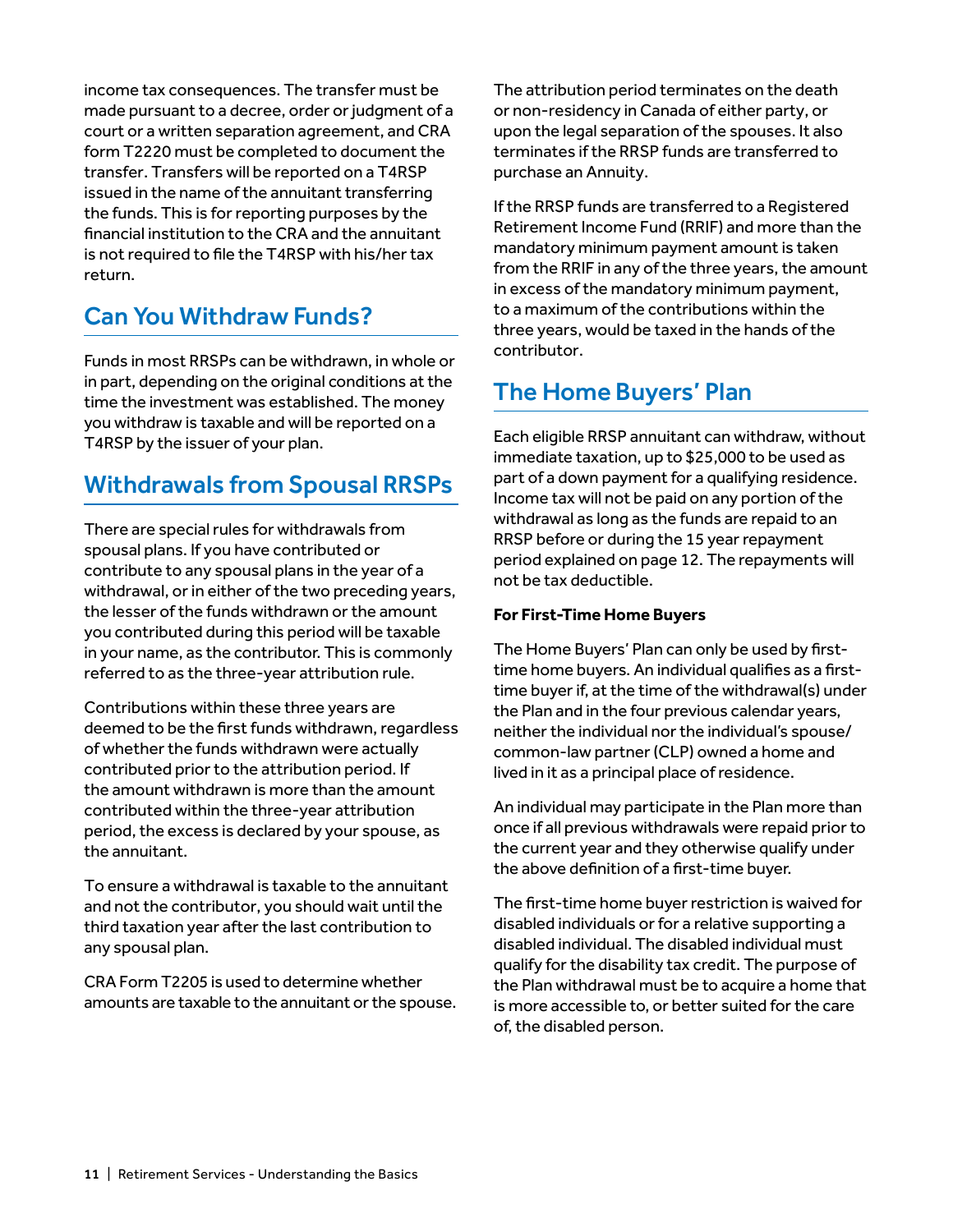#### **Definition of Qualifying Residence**

To use the Plan, you must have entered into an agreement to purchase or construct a home that:

- is located in Canada;
- was not previously owned by you or your spouse;
- will be acquired by October 1 of the year following the year of withdrawal;
- is intended to be occupied as your principal place of residence no later than one year after its acquisition.

Mobile homes, co-op units, and shares in a cooperative housing corporation also qualify.

#### **Loss of RRSP Deductions**

To be fully deductible against your income, RRSP contributions must remain in the RRSP for at least 90 days. Under the Plan rules you may not be eligible to deduct all or part of your RRSP contributions made during the 89 day period just before you make a Home Buyers' Plan withdrawal. If you are planning to buy a home using funds in your RRSP, consult your credit union investment advisor to ensure you realize the full benefits of the tax deductions.

#### **Reduced RRSPs at Retirement**

Before making a withdrawal under the Home Buyers' Plan, you should consider the loss of compounded earnings on the withdrawn funds. Even if you make the repayments, there can be a substantial reduction in the value of your RRSP at retirement.

#### **Applying for Your Home Buyers' Withdrawal**

You apply by completing CRA form T1036 with your RRSP issuer. No withholding tax will be deducted from a qualifying withdrawal.

#### **Other Withdrawal Information**

- You can withdraw from any number of RRSPs, with different institutions, as long as your total withdrawals do not exceed \$25,000.
- All withdrawals must be within the same calendar year, except if you make a withdrawal within a calendar year, one or more additional withdrawals can be made in the following January.
- Withdrawals can be made up to 30 days after the completion of a purchase.
- Withdrawals by your spouse from a spousal plan will not be attributed to you. Any amount not repaid by your spouse will be taxed in your spouse's name.
- It is the financial institution's decision whether it will allow early withdrawals from non-redeemable investments.
- A withdrawal is not permitted from a Locked-In RRSP, LIRA or RLSP (see page 13).
- Amounts withdrawn will be reported on a T4RSP in the year withdrawn.

#### **Repayments**

You are required to repay (to any RRSP\* ) the amount withdrawn, without interest, over a 15 year period commencing in the second calendar year following the year of your withdrawal(s). While a minimum repayment amount is set for each of the 15 years, you can repay the balance in full at any time before the 15 year mark.

*\* Repayment may be made to the Saskatchewan Pension Plan (SPP), however, the maximum contribution limit is \$2,500/year.*

Repayments made in the first 60 days following a calendar year can be treated as if they were a repayment for the prior year. On your income tax return, you will designate the portion of your total RRSP contribution to be used as repayment under the Home Buyers' Plan, and therefore not deductible from income.

If you repay less than the specified amount in a year, you will be taxed in that year on the portion you did not repay. If you repay more than the amount specified in a year, but not the whole balance of the withdrawal, your required repayment in subsequent years will be reduced.

If you die or become a non-resident, the balance which has not been repaid or taxed will be taxed as a lump sum in that year. To provide relief from this lump sum taxation, upon your death your surviving spouse can take over your repayment or alternative income inclusion schedule.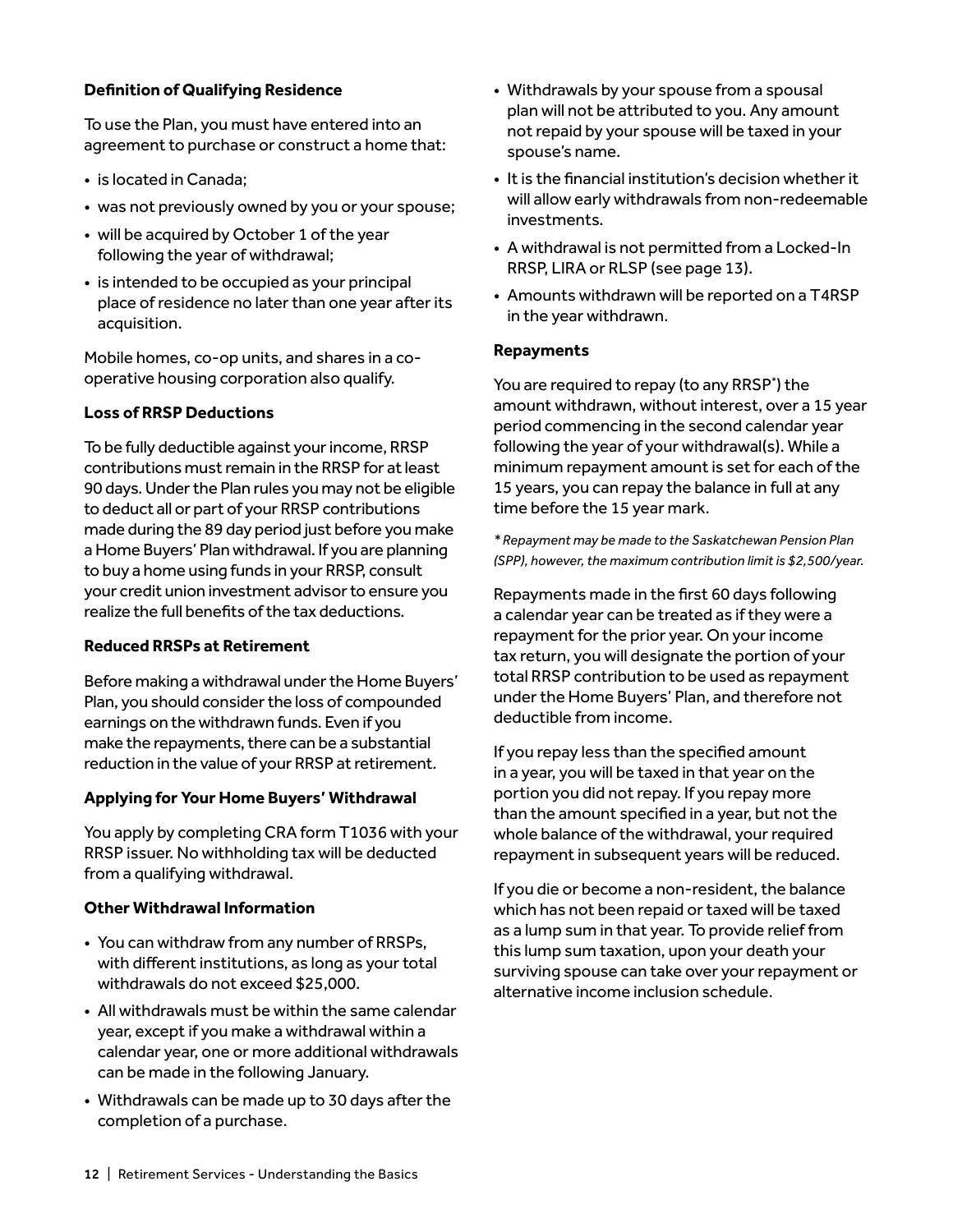#### **Retired First-Time Home Buyers**

The Home Buyers' Plan is attractive to retirees who qualify as first-time home buyers. Each qualifying spouse can use up to \$25,000 of their RRSP funds toward the purchase of a residence. If you don't make any repayments you will be taxed on the amount withdrawn over 15 years. This taxation may not be an issue for you if you are retired, given you may have planned to withdraw at least the repayment amount from your RRSPs in each of those years anyway. In other words, by using the Home Buyers' Plan, you get the use of up to \$25,000 now, you pay no additional tax in the year of the withdrawal or the following year, and then you (or your surviving spouse) pay the tax with devalued dollars over 15 years thereafter.

### The Lifelong Learning Plan

An individual may withdraw up to \$10,000 per year from his or her RRSP, without immediate taxation, to finance post-secondary education of the individual or the individual's spouse. Withdrawals cannot exceed \$20,000 over a four year period.

The individual must be enrolled full-time in a qualifying educational program lasting three consecutive months or more and require at least 10 hours on courses or work in the program. An LLP student who meets one of the disability conditions can be enrolled on a part-time basis.

It is the financial institution's decision whether it will allow early withdrawals from non-redeemable investments. Withdrawals are not permitted from Locked-in RRSPs, LIRAs or RLSPs (see page 13).

A tax deduction may not be allowed for an RRSP contribution made less than 90 days before amounts are withdrawn under this provision.

You are required to repay (to any RRSP\* ) the amount withdrawn, without interest, in equal payments over a 10 year period commencing in the year following the last year in which you are enrolled but not later than the fifth year following the year of the first withdrawal, whichever is earlier.

*\* Repayment may be made to the Saskatchewan Pension Plan (SPP); however, the maximum contribution or repayment limit is \$2,500/year.*

Any amount not repaid as required will be added to the income of the plan holder for that year. Special rules will apply if the RRSP funds are withdrawn and the student does not complete the educational program.

Before making a withdrawal for education, you should consider the loss of the compounded earnings on this amount for the period the funds will be out of your RRSPs. Even if you make the repayments as requested, there may be a substantial reduction in the value of your RRSPs at retirement.

You apply for this plan by completing CRA form RC96 with your RRSP issuer. No withholding tax will be deducted from a qualifying withdrawal. A T4RSP will be issued to you in the year of withdrawal.

### Locked-in RRSPs, LIRAs and RLSPs

These are RRSP contracts that contain funds transferred from Registered Pension Plans (RPP) that are subject to pension legislation. The Locked-in RRSP is available for pension funds that are federally regulated under the Pension Benefits Standards Act, 1985. The LIRA is available for all provincial pension jurisdictions. The RLSP is a Restricted Locked-in Savings Plan that is available under the Federal Pension Benefits Standards Act, 1985. A transfer from an RPP to an RLSP is not permitted. The RLSP can only accept funds from a Restricted Life Income Fund (RLIF).

Withdrawals from a Locked-in RRSP, LIRA or RLSP are normally not permitted. There may be a minimum age restriction to convert the funds to a retirement income option and there may be restrictions to purchase a Life Annuity. Some pension jurisdictions will allow you to purchase a Life Income Fund (LIF) or a Locked-in Retirement Income Fund (LRIF) as an alternative to a Life Annuity. Saskatchewan pension legislation provides a Prescribed RRIF as a retirement income option to replace LIF and LRIF. Under the Federal Pension Benefits Standards Act, 1985, the Restricted Life Income Fund (RLIF) is available in addition to a LIF.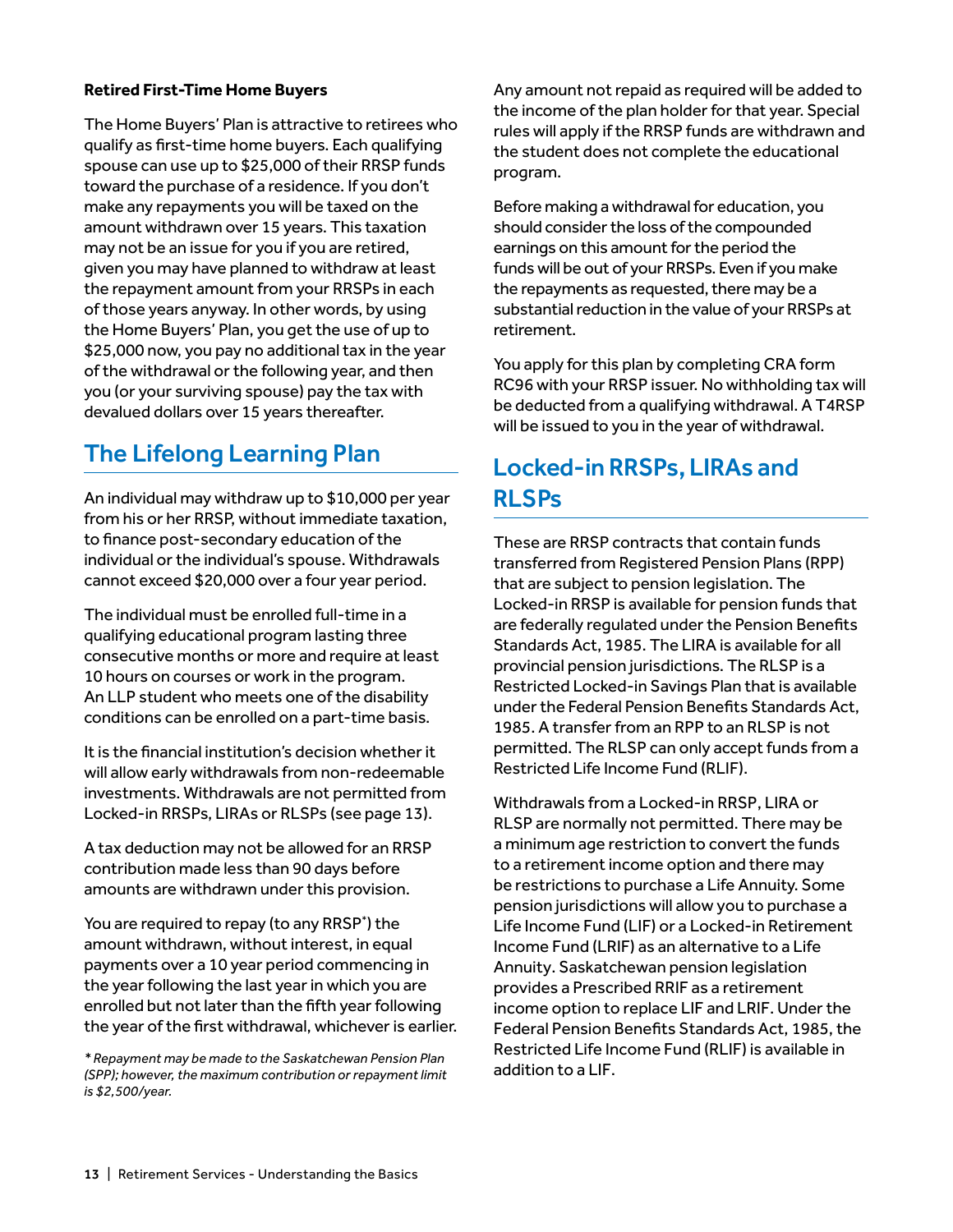### Is There Withholding Tax?

Yes, when you withdraw money (excluding withdrawals under the Home Buyers' Plan or Lifelong Learning Plan) from your RRSP, government regulations require tax to be withheld as follows:

| <b>AMOUNT</b><br><b>WITHDRAWN</b> | <b>WITHHOLDING</b><br><b>TAX DEDUCTED</b><br><b>AT SOURCE</b> |
|-----------------------------------|---------------------------------------------------------------|
| Up to \$5,000                     | 10%                                                           |
| \$5,000.01<br>to \$15,000         | 20%                                                           |
| Over \$15,000                     | 30%                                                           |

Where more than one withdrawal is being made and the total amount to be withdrawn for the year is reasonably known in advance, the tax rate is based on the total of all withdrawals.

The amount of tax withheld will be reported to you on a T4RSP and should be claimed on the "Total income tax deducted (from all information slips)" line of your tax return. You should remember that RRSP withdrawals are included in your taxable income, so the tax withheld will not necessarily cover the taxes payable due to the withdrawal. On the other hand, if you are not taxable, by filing a tax return you can receive a refund of the taxes withheld.

If you are a non-resident when you withdraw funds, non-resident tax of not more than 25% will be deducted depending on the tax treaty between Canada and your country of residence.

### Can You Leave Funds in an RRSP Indefinitely?

No, you must either purchase a retirement income option or withdraw your funds before the end of the calendar year in which you reach age 71.

### Designation of Beneficiary

*NOTE: A beneficiary designation on the RRSP contract is not recognized in Quebec.*

When designating a beneficiary on an RRSP:

- You may appoint one or more primary beneficiaries, as well as one or more alternate beneficiaries. Your spouse can be named as either a primary or alternate beneficiary.
- The portion of the RRSP proceeds payable to your spouse or to a financially dependent child or grandchild may be transferred directly to another registered plan as permitted by the Income Tax Act or paid to the beneficiary.
- The proceeds of the RRSP will be divided among the named "primary beneficiaries" who are alive at the date of your death. If all the primary beneficiaries have predeceased you, the proceeds would be divided among the named "alternate beneficiaries" who are alive at the date of your death. If none of the named beneficiaries survive you, or if none of them are willing to accept the funds, the proceeds will be paid to your estate.
- If the designation names a child under the age of majority or an incompetent individual, there may be a legal requirement that the proceeds of the RRSP be paid to the Public Trustee or Official Guardian or to a court-appointed property guardian.
- If your designated beneficiary predeceases you, the designation on the contract does not provide for the proceeds to pass to that beneficiary's children.
- Except in those situations noted below, the estate is responsible for reporting and paying income tax on the funds. This could result in an inequitable distribution of assets if the designated beneficiaries are not the only residual beneficiaries of the estate.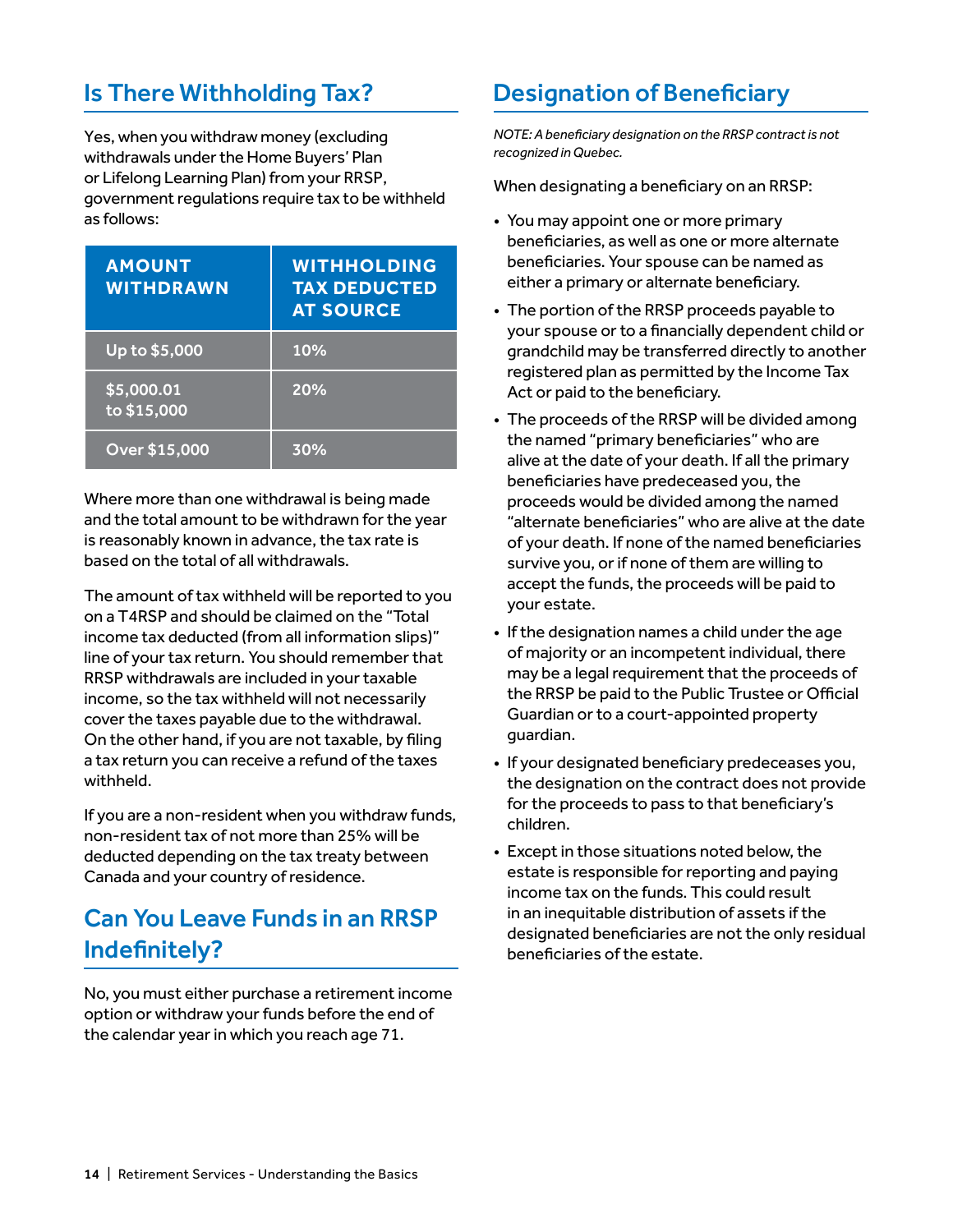Exceptions could occur if:

- 1. Your spouse is designated as the sole beneficiary of the RRSP and the entire amount is transferred to his/her RRSP or RRIF. If these conditions are not met, a joint election by your spouse and your estate representative can be made to report all or part of the amount as income of your spouse.
- 2. You had financially dependent children or grandchildren at the date of your death. Provisions in the Income Tax Act permit the transfer of RRSP proceeds to financially dependent children or grandchildren, and depending on the circumstances, the proceeds may be reportable as income of the child or grandchild rather than income of the deceased. If the child is physically or mentally infirm, the proceeds can be transferred to his/her RRSP, RRIF or contributed to his/her RDSP. The estate would not be required to pay income tax on the amount transferred/contributed.

*NOTE: If your estate has insufficient assets to pay taxes on RRSP proceeds paid to designated beneficiaries, the Canada Revenue Agency (CRA) will collect the outstanding income tax from those individuals.*

#### **Making the 'Best' Designation**

The decision of when and how to make a designation is your responsibility alone. The "best" designation is the one that meets your personal and estate planning objectives.

Careful consideration should be given to:

- **• Changes in your personal circumstances.** When you prepare a new Will or if you marry, any former Wills may be revoked. Depending on the applicable provincial legislation, a designation of beneficiary in a Will may be revoked at the same time. It is important to note that the designation on a "designation form" will not automatically be revoked or changed by any future marriage or divorce. You must complete a new designation form in order to effect a change.
- **• The liability for the payment of debts and taxes.**

**• Pertinent provincial and federal legislation.**  Pension funds are subject to, and regulated by, specific federal and provincial legislation. If you designate a person other than your spouse (or other individual who has been given similar rights under applicable legislation) to receive the proceeds, legislation may override and void your designation.

Whatever method of designation you select, a review is recommended when there are changes in legislation or in your personal circumstances. If you do not designate anyone or if the beneficiary predeceases you or refuses the gift, the proceeds will be paid to your estate and distributed in accordance with the terms of your Will (or under the laws of intestacy if you don't have a Will).

### What Happens if You Die?

If your spouse is the beneficiary of your RRSP or inherits these amounts under your Will, the proceeds can be transferred to an RRSP, RRIF or Annuity for your spouse. He or she will not have to pay tax on the funds until they are withdrawn.

If your beneficiary is a child or grandchild who was your financial dependent, there are a number of options available for continued tax sheltering.

In all other circumstances, your RRSP funds are taxed on your final tax return. The result is the same as if you had withdrawn your RRSP immediately before your death.

If a registered charity is the designated beneficiary of the RRSP in the plan or Will, the charitable donations tax credit can be extended to the estate.

### Contributions After Death

Following your death, your legal representative cannot make further contributions to your RRSP. However, your legal representative can arrange contributions to RRSPs for your spouse and then deduct those amounts on your final tax return. This applies to contributions for the year of death made within your RRSP deduction limit (see page 3). The contributions must be made within 60 days after the end of the calendar year of your death.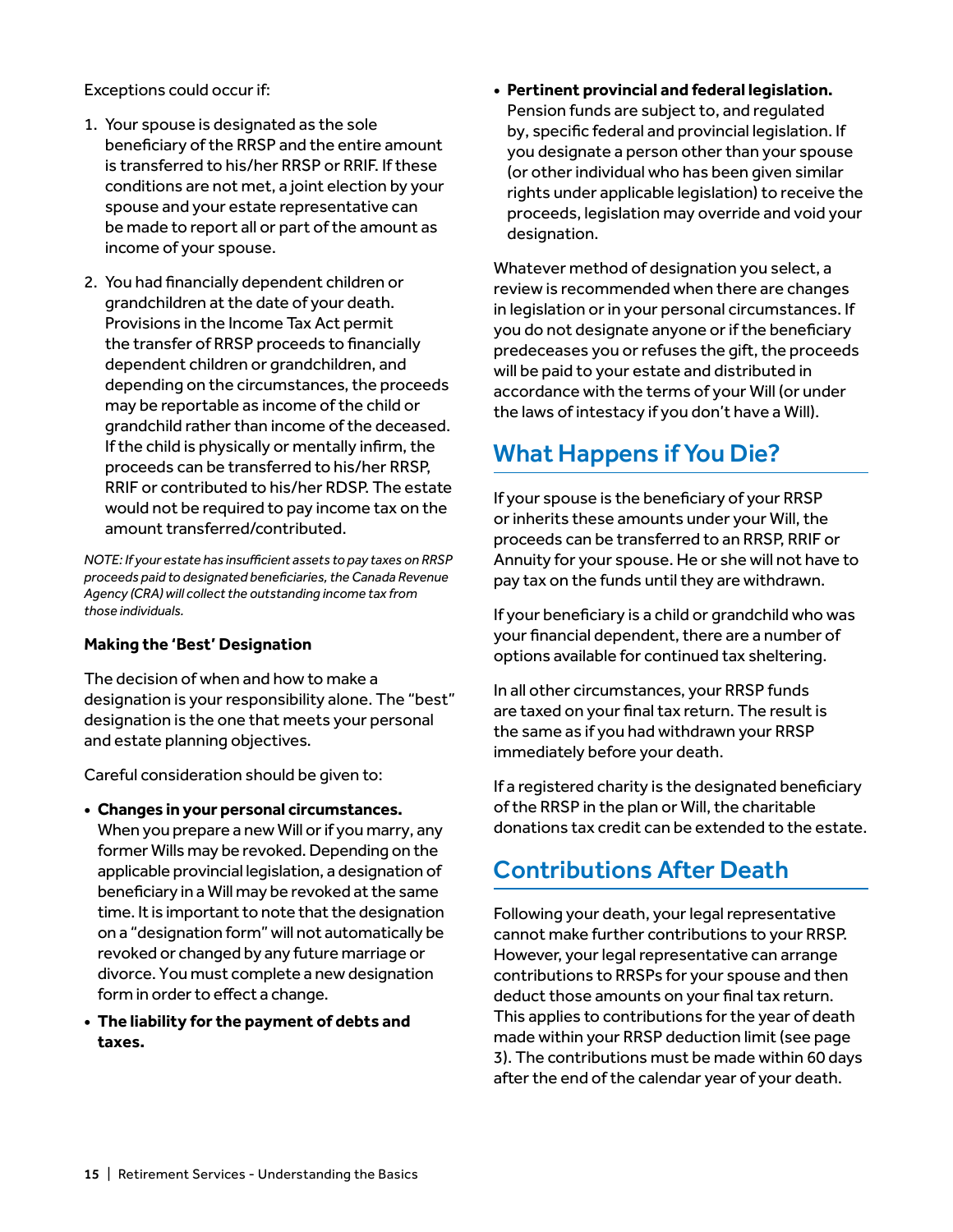# Calculation of RRSP Deduction Limit

#### **Use financial information from the previous tax year.**

| Total employment earnings*                          | $\frac{1}{2}$ |
|-----------------------------------------------------|---------------|
| Minus:                                              |               |
| Union or professional dues<br>claimed               | $\frac{1}{2}$ |
| Employment<br>expenses claimed                      | $\frac{1}{2}$ |
| Plus:                                               |               |
| C.P.P. disability benefits                          | $\frac{1}{2}$ |
| Net income from<br>self-employment                  | $\frac{1}{2}$ |
| Net rental income from<br>real estate               | $\frac{1}{2}$ |
| Taxable alimony or maintenance<br>payments received | $\frac{1}{2}$ |
| Royalties of an author or<br>inventor               | $\frac{1}{2}$ |
| Net research grants received                        | $\frac{1}{2}$ |
| <b>Wage Earner Protection</b><br>Program payments   | $\frac{1}{2}$ |
| <b>Subtotal</b>                                     | $\sim$        |
| Minus:                                              |               |
| Current year loss from<br>self-employment           | $\frac{1}{2}$ |
| Current year rental loss<br>from real estate        | $\frac{1}{2}$ |
| Deductible alimony or maintenance<br>payments paid  | $\frac{1}{2}$ |

#### Equals:

Plus:

### **YOUR EARNED INCOME FOR PRIOR YEAR \$** $\qquad \qquad$ MAXIMUM RRSP DEDUCTION BASED ON EARNED INCOME Lesser of 18% of above earned income or maximum amount for current year (see page 4) \$\_\_ Minus: Your pension adjustment (PA) and net past service pension adjustment (PSPA) (see page 4) \$ Your pension adjustment reversal  $(PAR)$  (see page 4)  $\qquad \qquad$  \$ **YOUR RRSP DEDUCTION LIMIT EOR CURRENT YEAR \$** *NOTES:*

- *1. The above deduction limit can be contributed to your own RRSP/ SPP or to an RRSP/SPP for your spouse or common-law partner.*
- *2. It includes RRSP contributions made on your behalf by an employer.*
- *3. It does not include special transfers to your RRSP (see page 4).*

*\* Including taxable wage loss replacement or long-term disability income resulting from employment, but excluding Employment Insurance or Worker's Compensation payments.*